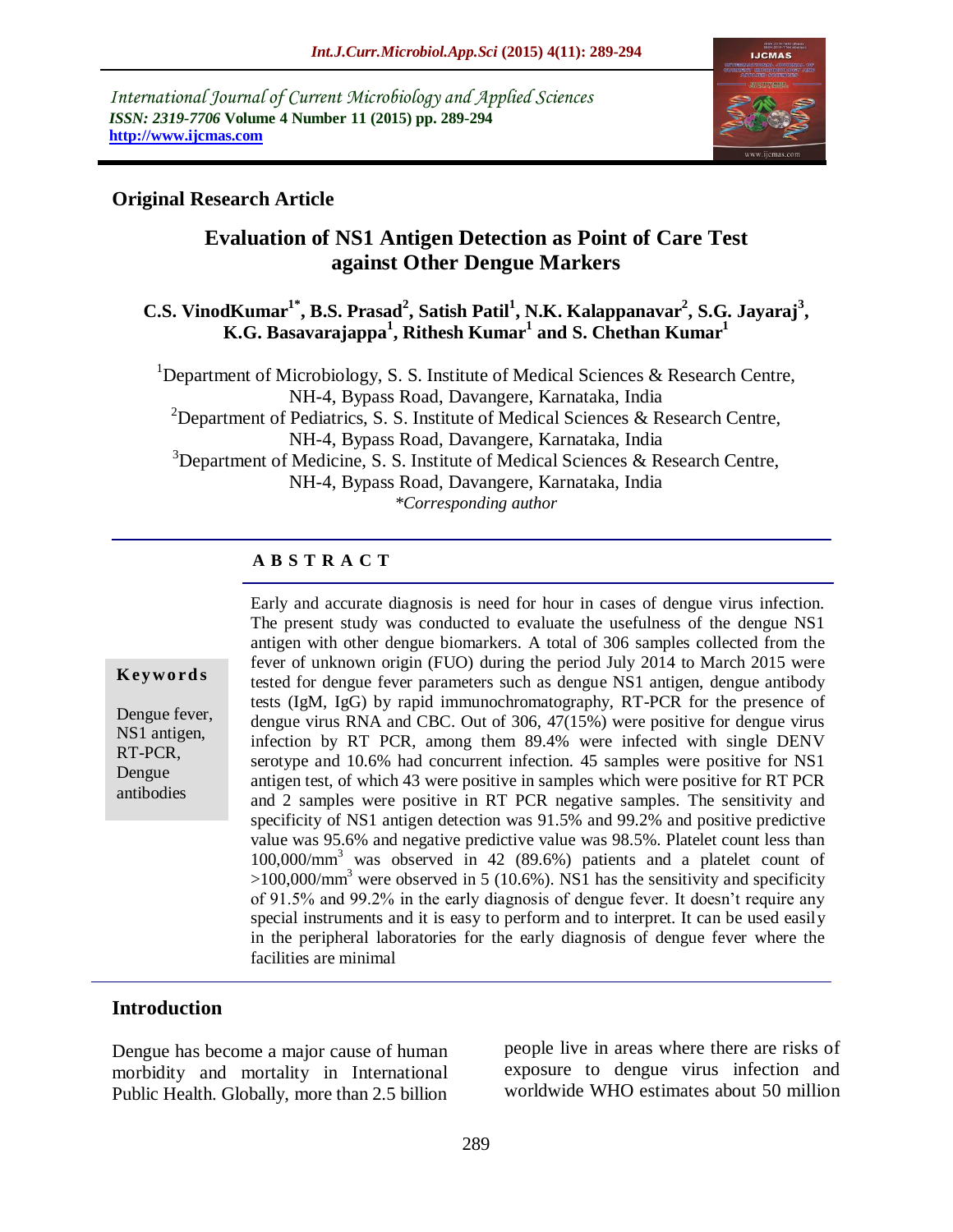people are infected with dengue virus every year (WHO, 2000). Controlling and the rapid diagnosis of dengue infections is the major challenge faced by the stakeholders. Dengue virus infection with any one of four serotypes produces a spectrum of clinical illness ranging from asymptomatic to its most severe form like dengue hemorrhagic fever and dengue shock syndrome.

In view of high mortality and morbidity rates, it is imperative to have rapid and sensitive laboratory assay for early detection of the disease. For a diagnosis of "confirmed" dengue," dengue virus should be identified by isolation or there should be a 4-fold rise in paired serum antibody titer. Several methods have been applied for laboratory diagnosis of dengue virus infections. These approaches include detection of the virus, detection of virus antigen, and detection of anti-dengue virus antibody by hemagglutination inhibition, complement fixation test, neutralization test, or ELISA, and detection of virus nucleic acids by reverse transcription PCR or real-time RT-PCR (Huhtamo, 2010). Recently, commercially available kits for the detection of dengue virus NS1 antigen have been developed, and studies have shown that dengue virus NS1 antigen could be useful for the detection of early stages of dengue virus infections (WHO, 2000; Chippaux, 1991; Guzman, 2004; Alcon, 2002; Blackshell, 2008).

In this study, we describe the evaluation of Immunochromatographic technique that is designed to detect the presence of dengue virus NS1 antigen and dengue virus antibodies in samples from patients with dengue virus infection

#### **Materials and Methods**

A total of 306 sera were collected from patients with suspected dengue infection

during the period of July 2014 to March 2015. These patients were selected based on a clinical diagnosis of dengue infection and fulfilled the WHO case definition for dengue fever. Dengue NS1, IgM and IgG was performed by using Immunochromatographic kit (J Mitra diagnostics). The manufacturer's instructions were followed in the procedure and results were interpreted as reactive and nonreactive.

Viral RNA was extracted from serum samples using the QIAamp Viral RNA mini kit (Qiagen, Germany) according to the manufacturers' instructions. Extracted RNA was stored at −70°C or immediately used for RT-PCR. RT and PCR were performed in one tube using a universal primer and a onestep RT kit (QIAGEN, GmbH, Hilden, Germany); the reaction was then placed in a thermal cycler (Eppendorf). The preliminary product was further used for nested PCR in another reaction tube (Yamada, 1999). Nested PCR was performed with a thermal cycler. The secondary PCR product was subjected to agarose gel electrophoresis using a 2% agarose gel (Bangalore Gene) in Tris—borate buffer, followed by staining with ethidium bromide and visualization on a UV transilluminator at 302 nm (Eles 2005).

#### **Statistical analysis**

Assessment of efficiency, sensitivity, specificity, positive and negative predictive values of NS1 antigen was calculated using SPSS software version 16.

#### **Results and Discussion**

Median age of the study population was 10 years and the sex ratio (male/female) was 1.4.

Out of 306 samples subjected to RT-PCR, 47 tested positive for dengue virus, among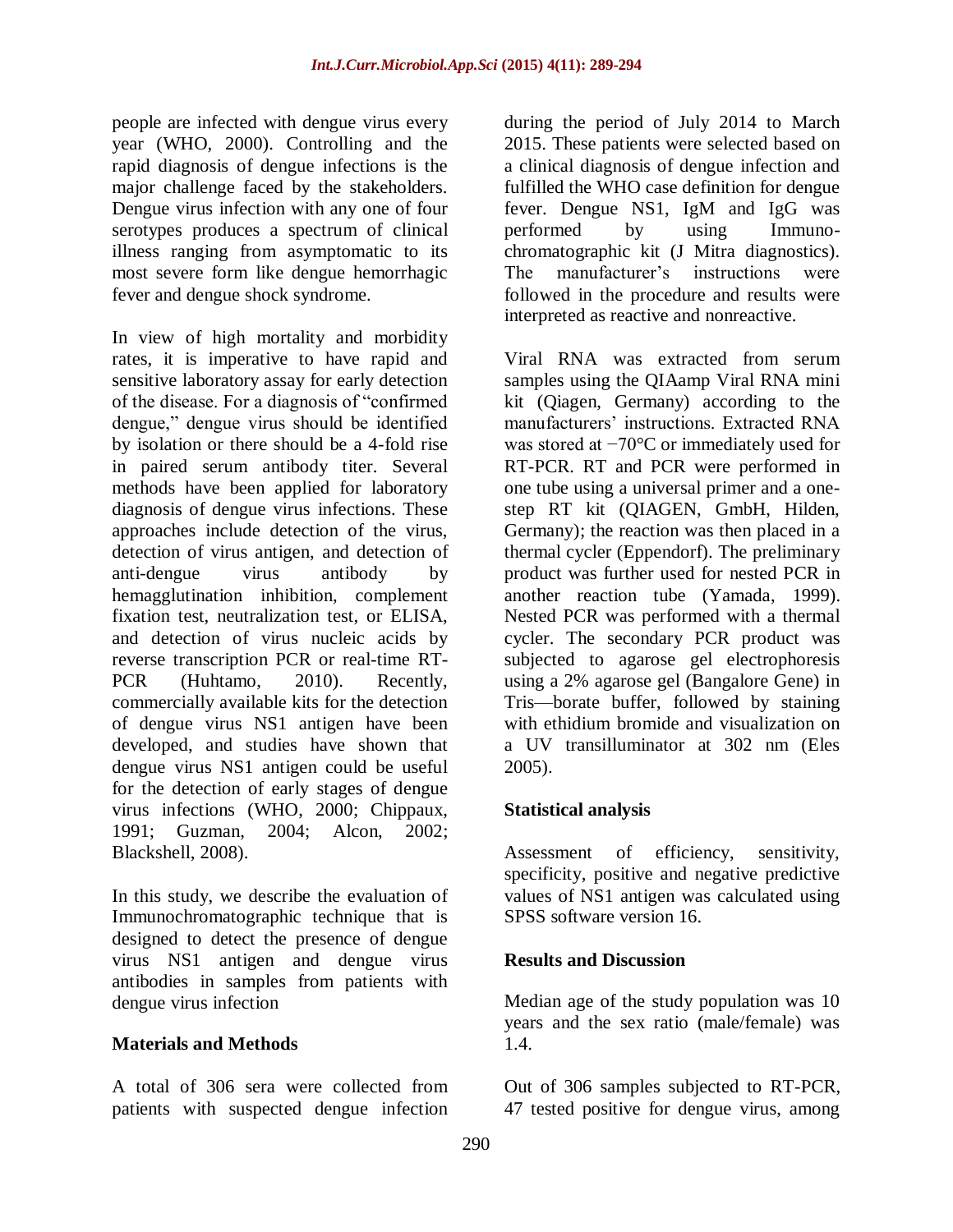them 89.4% were infected with single DENV serotype and 10.6% had concurrent infection. DENV 2 dominated the outbreak among the single DENV serotype and among the concurrent infection DENV 2 and DENV 3 combination was more prevalent.

45 samples were positive for NS1 antigen test, of which 43 were positive in samples which were positive for RT PCR and 2 samples were positive in RT PCR negative samples (Table 1).

The results of dengue NS1 antigen detection were also compared to the results of dengue antibody tests (IgM and /or IgG). A total of 45 samples positive for NS1 antigen, 30 cases were positive along with dengue antibody tests (Table 2).

Sensitivity of NS1 antigen in detecting dengue fever was 91.5%, specificity 99.2%, positive predictive value is 95.6%, and negative predictive value is 98.5%.

Platelet count less than 40,000 was observed in 29 (61.7%) patient and a platelet count between 40,000 to 80,000 was observed in 13 (27.7%) and a platelet count of  $>100,000/\text{mm}^3$  was observed in 5 (10.6%) (Table 3). Hematocrit value greater than 20 was observed in 20 RT-PCR positive cases. Liver function tests were derailed in 51.1% and renal function test showed higher value in 31.9% of dengue cases.

The sensitivity and specificity of NS1 antigen detection was 91.5% and 99.2% and positive predictive value was 95.6% and negative predictive value was 98.5%.

Efficient and accurate diagnosis of dengue is of primary importance for clinical care i.e. early detection of severe case, case confirmation and differential diagnosis with other infectious diseases. As the initial symptoms of dengue mimic those of malaria, typhoid and leptospirosis which are endemic in the country, availability of a rapid and differential diagnosis at an early stage of infection is utmost importance for better patient management (Wiwanitikit, 2010). For long time detection of dengue specific antibody has been main stay of diagnosis of dengue infection (Hu, 2011; Guzman, 2010).

|            |          | RT-PCR   |          |       |
|------------|----------|----------|----------|-------|
|            |          | Positive | Negative | Total |
| Dengue NS1 | Positive | 43       | 02       | 45    |
|            | Negative | 04       | 257      | 261   |
|            | Total    | 47       | 259      | 306   |

**Table.1** Correlation of Dengue NS1 antigen test compared to RT-PCR

Sensitivity: 91.5%

Specificity: 99.2%

Positive Predictive value: 95.6%

Negative Predictive value: 98.5%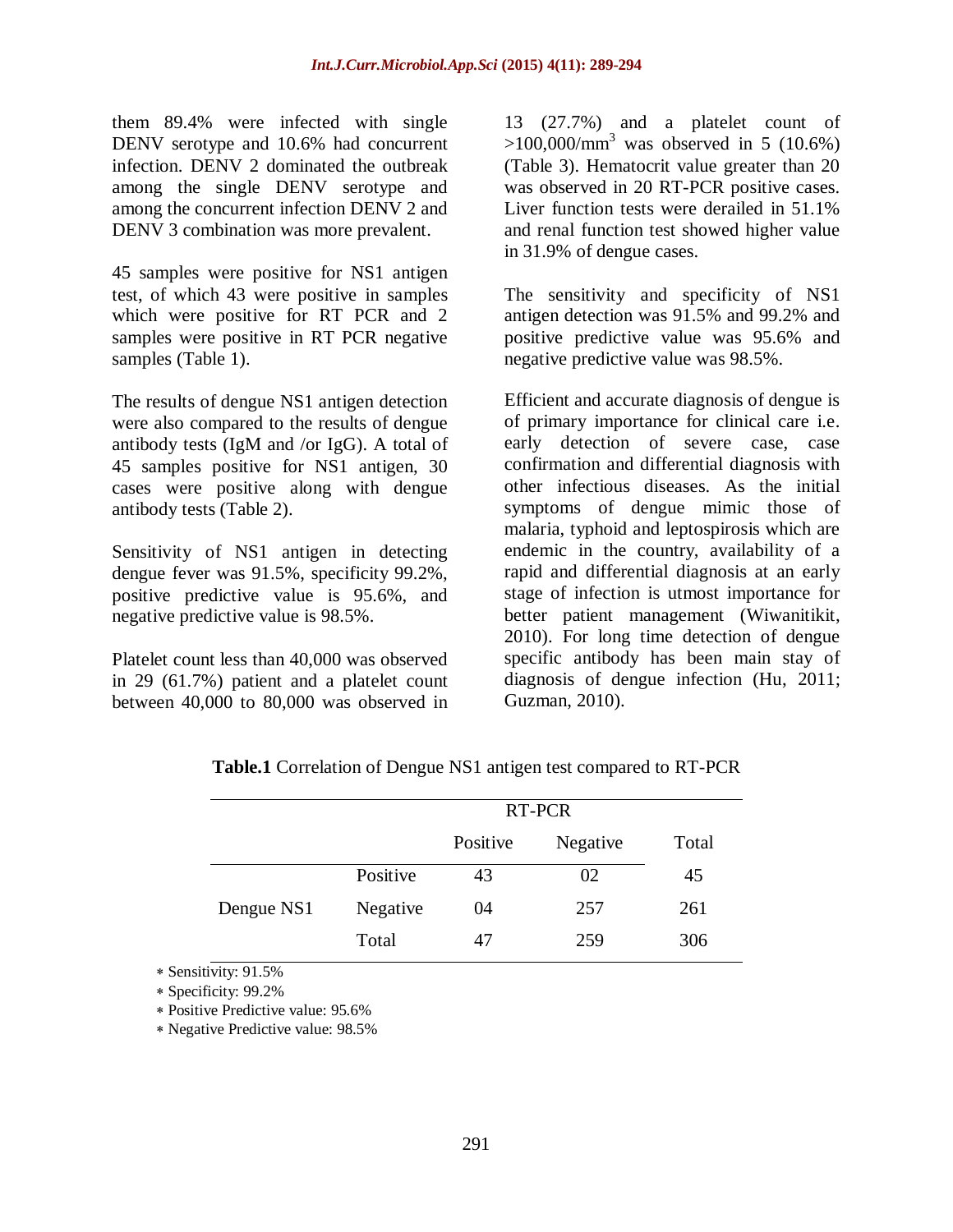|            |          | Antibody test (IgM and /or IgG) |          |       |
|------------|----------|---------------------------------|----------|-------|
|            |          | Positive                        | Negative | Total |
| Dengue NS1 | Positive | 30                              | 15       | 45    |
|            | Negative | 04                              | 257      | 261   |
|            | Total    | 34                              | 2.72     | 306   |

**Table.2** Correlation of Dengue NS1 antigen test compared to dengue antibody tests

**Table.3** Laboratory Investigations in patient with dengue fever

| <b>Investigations</b>                          | Numbers $(\% )$ |
|------------------------------------------------|-----------------|
| Hematocrit $\geq 20\%$                         | 22(46.8)        |
| Platelet Count $\leq$ 40,000/mm <sup>3</sup>   | 29(61.7)        |
| Platelet Count $40,000 - 80,000 / \text{mm}^3$ | 13(27.7)        |
| Platelet Count >100,000/ $\text{mm}^3$         | 5(10.6.)        |
| Aspartate Aminotransferase >40 U/L             | 24(51.1)        |
| Alanine Aminotransferase >40 U/L               | 24(51.1)        |
| Creatinine Kinase $>175$ U/L                   | 15(31.9)        |
| Partial thromboplastin time $>2$ fold          | 16(34.0)        |

Serological IgM-ELISA and IgG-ELISA are currently widely used for dengue fever diagnosis in routine laboratories (Young, 2002; Dussart, 2006). The tests are user friendly and robust; however, the sensitivity of these tests does not become acceptable until five days after the onset of fever. Accuracy of these tests is dependent on the timing of their sample collection. Moreover, a single serological detection of IgM is merely indicative of recent dengue virus infection and a paired second serum sample is required for confirmation (Kumarswamy, 2007). Additionally, IgM detection is not always conclusive because of cross reactivity with other flaviviruses. Therefore, early laboratory diagnosis (within 1–2 days of illness) will be more important. Virus

isolation is carried out only by reference laboratories and is a time consuming and expensive technique. The use of dengue RT-PCR in most laboratories is currently difficult due to the cumbersome procedure, difficult interpretation and the time taken (Conceicao, 2010).

Recently, an up-to-date test for early diagnosis of dengue infection is dengue NS1 antigen detection. This is possible due to the presence of antigens in the early phase of infection. Viremia in DENV infection generally lasts from 4 to 5 days and DENV antigens remain detected in patients with both primary and secondary dengue infection up to 9 days. There are both ELISA and immunochromatographic test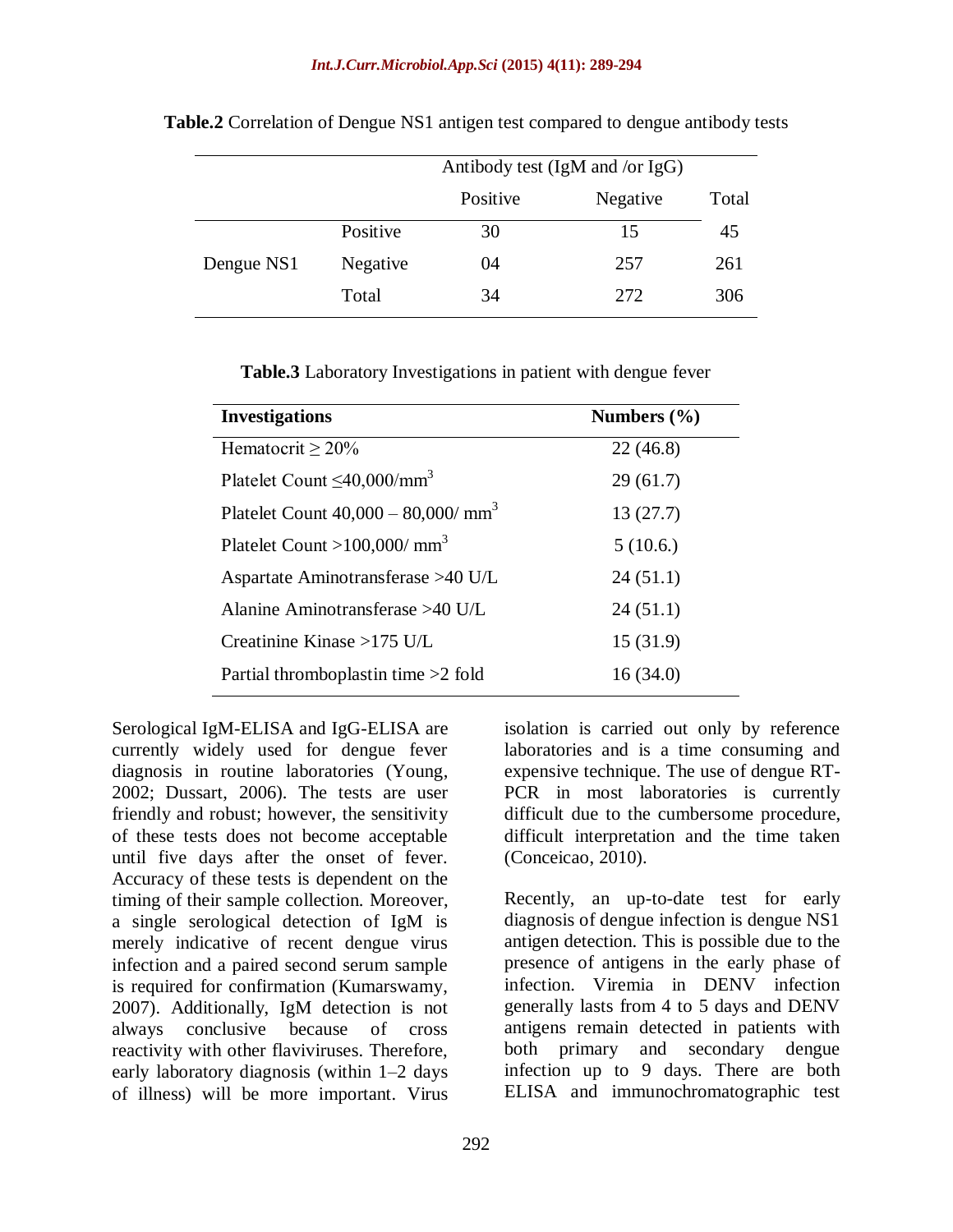(rapid test) formats available in the market for the detection of NS1 antigens (Ramirez, 2009; Zainah, 2009; Datta, 2010). These diagnostic test kits, especially the immunochromatographic strip kits, can help early diagnosis and shorten the turnaround time (Watthanaworawit, 2011). NS1 protein is highly conserved for all dengue serotypes, circulating in high levels during the first few days of illness. There is no cross reaction of dengue NS1 protein with those of other related flaviviruses (Guzman, 2010). Plasma viremia levels would associate with the detection of plasma NS1; since NS1 like virions is product of infected cells. Srivastava *et al.* (2011) have reported that viremia levels significantly higher in patients who were NS1 positive versus those who were NS1 negative.

In the present study evaluation of the NS1 assay indicated moderately high sensitivity and very high specificity to dengue infection. Out of 45 NS1 positive cases, 15 cases were detected on the day 2 of the dengue fever and all these 15 cases were negative for dengue antibodies. While correlating various dengue specific parameters with thrombocytopenia, we found that out of 47 RT-PCR positive cases, 42 cases had the platelet count less than 100,000/ml. Out of 45 exclusive NS1 positive cases, thrombocytopenia was evident in 39 cases.

The results obtained from this study allow the laboratory to consider a combination of tests that are suitable to increase the sensitivity. Since it is not possible to set up a PCR laboratory in the rural settings, it is advisable to use the NS1 antigen detection as an alternative method for the speedy diagnosis of dengue fever. This study doesn't advocate replacing the current antibody test used in the laboratory, but NS1 could be used as complement. The

combination of tests definitely increases the sensitivity and the specificity for the early diagnosis of DENV infection.

# **Acknowledgement**

Authors acknowledge M/s. J Mitra & Co Pvt Ltd and Vision Group of Science and Technology, Government of Karnataka for their support

# **References**

- Alcon, S., Talarmin, A., Debruyne, M., Falconar, A., Deubel, V., Flamand, M. 2002. Enzyme-linked immunosorbent assay specific to dengue virus type-1 nonstructural protein NS1 reveals circulation of the antigen in the blood during acute phase of disease in patients experiencing primary or secondary infections. *J. Clin. Microbiol.,* 40: 376–81.
- Blacksell, S.D., Mammen, M.P. Jr., Thongpaseuth, S., *et al.* 2008. Evaluation of the Panbio dengue virus nonstructural 1 antigen detection and immunoglobulin M antibody enzymelinked immunosorbent assays for diagnosis of acute infections in Laos. *Diagn. Microbiol. Infect. Dis.,* 60: 43– 9.
- Chippaux, A., Deubel, V. 1991. Application of the polymerase chain reaction to diagnosis in virology. *Bull. Soc. Pathol. Exot.,* 84(5): 704–11.
- Conceicao, T.M., Da Poian, A.T., Sorgine, M.H. 2010. A real-time PCR procedure for detection of dengue virus serotypes 1, 2, and 3, and their quantitation in clinical and laboratory samples. *J. Virol. Methods,* 163(1): 1–9.
- Datta, S., Wattal, C. 2010. Dengue NS1 antigen detection: A useful tool in early diagnosis of dengue virus infection. *Indian J. Med. Microbiol.,* 28: 107– 110.